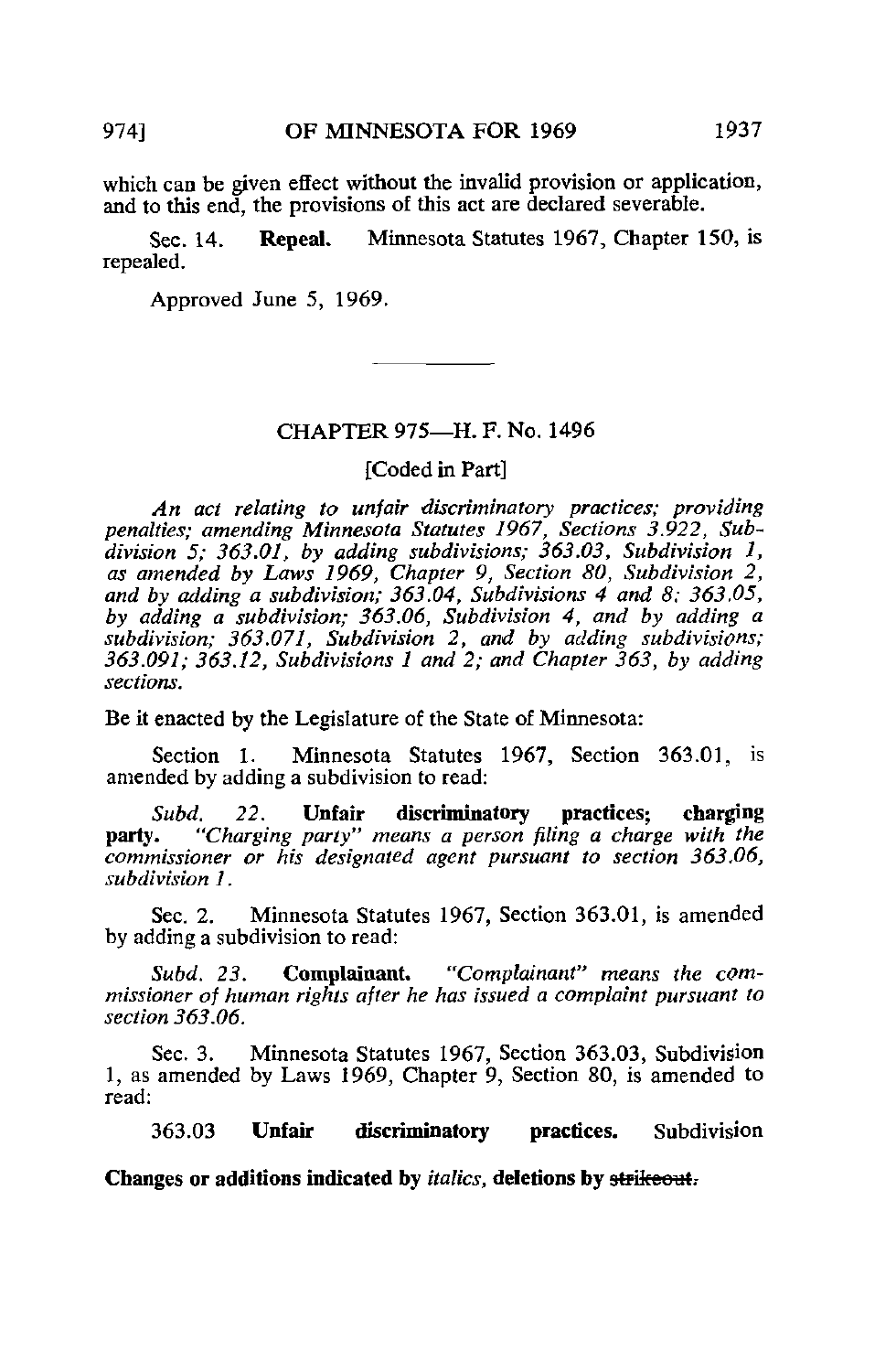**Employment.** Except when based on a bona fide occupa- $\mathbf{1}$ . tional qualification, it is an unfair employment practice:

For a labor organization, because of race, color, creed,  $(1)$ religion, or national origin, or sex.

to deny full and equal membership rights to an applicant  $(a)$ for membership or to a member;

to expel a member from membership;  $(b)$ 

 $(c)$ to discriminate against an applicant for membership or a member with respect to his hire, apprenticeship, tenure, compensation, terms, upgrading, conditions, facilities, or privileges of employment: or

to fail to classify properly, or refer for employment or (d) otherwise to discriminate against a member;

For an employer, because of race, color, creed, religion,  $(2)$  $\Theta$  national origin, or  $s$ ex.

to refuse to hire or to maintain a system of employment  $(a)$ which unreasonably excludes an applicant for employment; or

to discharge an employee; or (b)

 $(c)$ to discriminate against an employee with respect to his hire, tenure, compensation, terms, upgrading, conditions, facilities, or privileges of employment;

For an employment agency, because of race, color,  $(3)$ creed, religion, or national origin, or sex,

to refuse or fail to accept, register, classify properly, or  $(a)$ refer for employment or otherwise to discriminate against an individual or

to comply with a request from an employer for referral (b) of applicants for employment if the request indicates directly or indirectly that the employer fails to comply with the provisions of this chapter;

 $\leftrightarrow$ For an employer, labor organization, or employment agency to discharge, expel, or otherwise discriminate against a person because that person has opposed any practice forbidden under this chapter or has filed a charge, testified, or assisted in any proceeding under this chapter.

For a person intentionally to aid, abet, incite, compel or ⇔

Changes or additions indicated by *italics*, deletions by strikeout.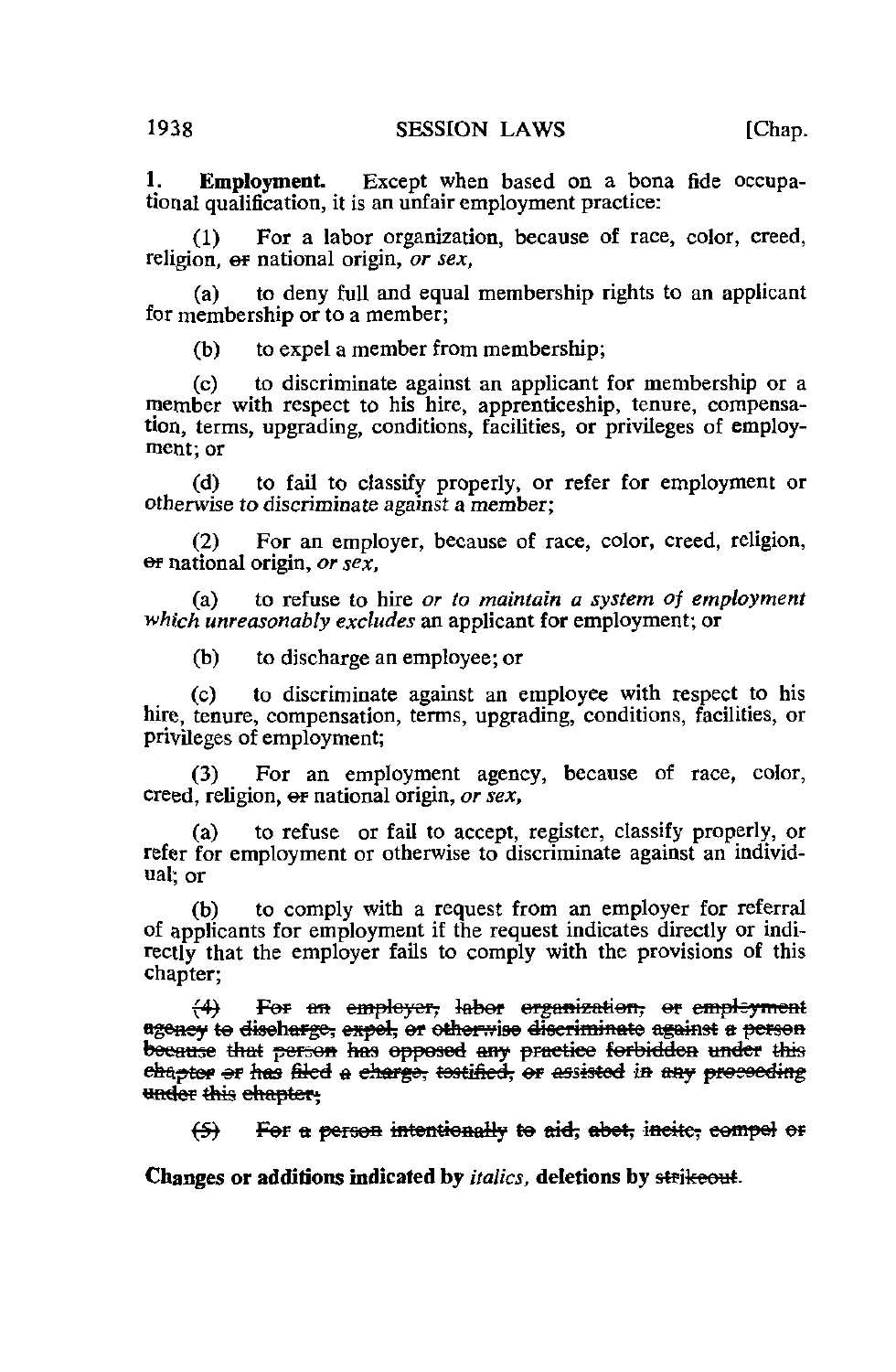eoeree another person to engage in any of the practices forbidden by this chapter:

For a person intentionally to attempt to aid, abot, incite,  $\leftrightarrow$ compel, or escree another person to engage in any of the practices forbidden by this chapter.

Fer any person, employer, labor organization or employ- $\leftrightarrow$ mont agency to wilfully resist, prevent, impede, or interfere with the commissioner or any of his employees or representatives in the performance of duty under this chapter.

 $(4)$ For an employer, employment agency, or labor æ organization, before an individual is employed by an employer or admitted to membership in a labor organization, to

 $(a)$ require the applicant to furnish information that pertains to the applicant's race, color, creed, religion or national origin, unless, for the purpose of national security, information pertaining to the national origin of the applicant is required by the United States, this state or a political subdivision or agency of the United States or this state: or for the purpose of compliance with the public contracts act. information pertaining to the race, color, creed, religion or national origin of the applicant is required by the United States or a political subdivision or agency of the United States; or

cause to be printed or published a notice or advertise-(b) ment that relates to employment or membership and discloses a preference, limitation, specification, or discrimination based on race, color, creed, religion, or national origin, or sex.

Sec. 4. Minnesota Statutes 1967, Section 363.03, Subdivision 2, is amended to read:

Subd. 2. Real property. It is an unfair discriminatory practice:

For an owner, lessee, sublessee, assignee, or managing  $(1)$ agent of, or other person having the right to sell, rent or lease any real property, or any agent of any of these

to refuse to sell, rent or lease or otherwise deny to or  $(a)$ withhold from any person or group of persons any real property because of the race, color, creed, religion, or national origin of such person or group of persons;

 $(b)$ to discriminate against any person or group of persons because of the race, color, creed, religion, or national origin of such

Changes or additions indicated by *italics*, deletions by strikeout.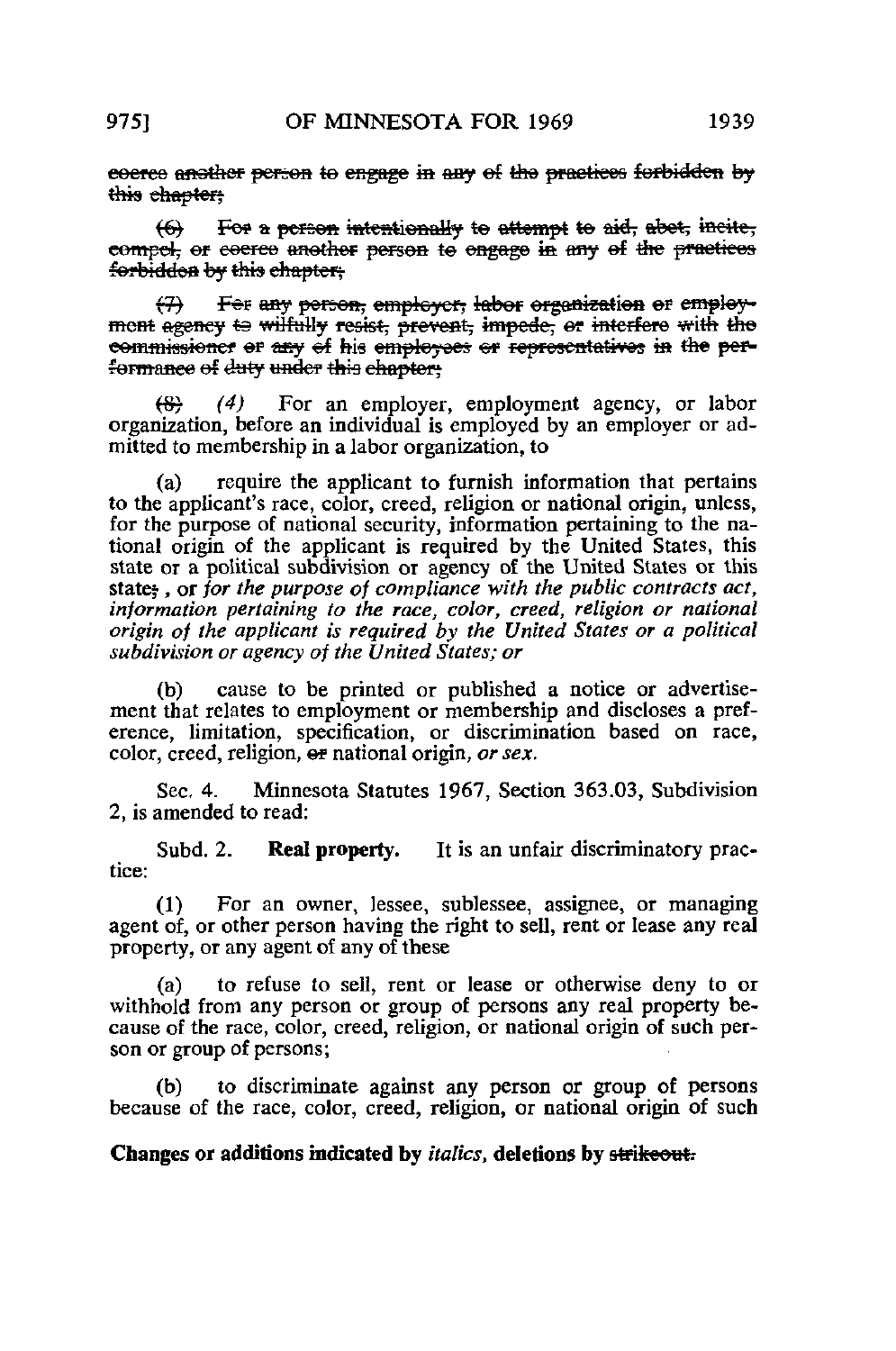person or group of persons in the terms, conditions or privileges of the sale, rental or lease of any real property or in the furnishing of facilities or services in connection therewith; or

(c) in any transaction involving real property, to print, circulate or post or cause to be printed, circulated, or posted any advertisement or sign, or use any form of application for the purchase, rental or lease of real property, or make any record or inquiry in connection with the prospective purchase, rental, or lease of real property which expresses, directly or indirectly, any limitation, specification, or discrimination as to race, color, creed, religion, or national origin or any intent to make any such limitation, specification, or discrimination.

(2) For a real estate broker, real estate salesman, or employee, or agent thereof

(a) to refuse to sell, rent, or lease or to offer for sale, rental, or lease any real property to any person or group of persons or to negotiate for the sale, rental, or lease of any real property to any person or group of persons because of the race, color, creed, religion or national origin of such person or group of persons, or represent that real property is not available for inspection, sale, rental, or lease when in fact it is so available, or otherwise deny or withhold any real property or any facilities of real property to or from any person or group of persons because of the race, color, creed, religion, or national origin of such person or group of persons;

(b) to discriminate against any person because of his race, color, creed, religion, or national origin in the terms, conditions or privileges of the sale, rental or lease of real property or in the furnishing of facilities or services in connection therewith; or

(c) to print, circulate, or post or cause to be printed, circulated, or posted any advertisement or sign, or use any form of application for the purchase, rental, or lease of any real property or make any record or inquiry in connection with the prospective purchase, rental or lease of any real property, which expresses directly or indirectly, any limitation, specification or discrimination as to race, color, creed, religion or national origin or any intent to make any such limitation, specification or discrimination;

(3) For a person, bank, banking organization, mortgage company, insurance company, or other financial institution or lender to whom application is made for financial assistance for the purchase, lease, acquisition, construction, rehabilitation, repair or maintenance of any real property or any agent or employee thereof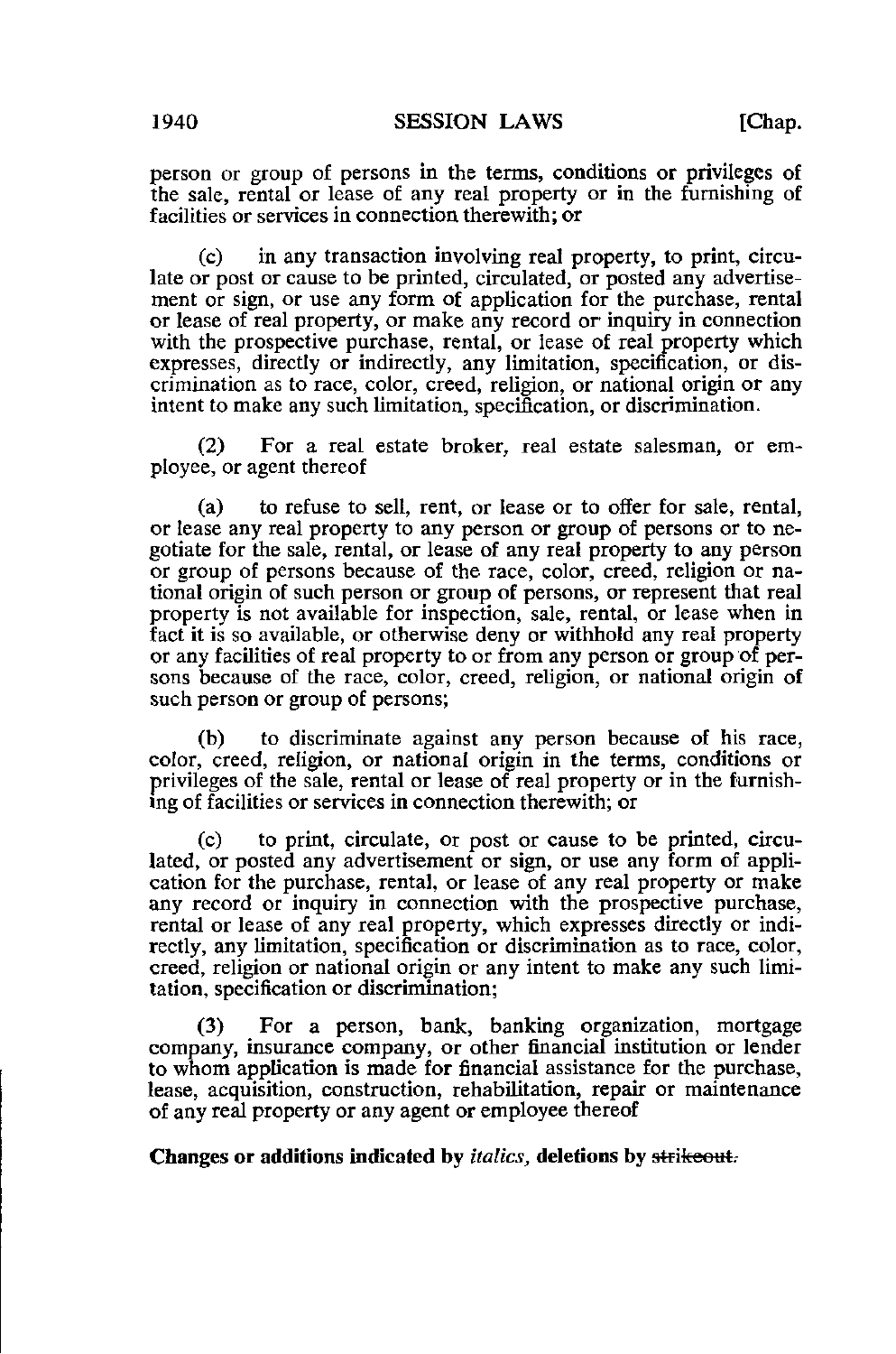to discriminate against any person or group of persons  $(a)$ because of the race, color, creed, religion, or national origin of such person or group of persons or of the prospective occupants or tenants of such real property in the granting, withholding, extending, modifying or renewing, or in the rates, terms, conditions, or privileges of any such financial assistance or in the extension of services in connection therewith:

(b) to use any form of application for such financial assistance or make any record or inquiry in connection with applications for such financial assistance which expresses, directly or indirectly, any limitation, specification, or discrimination as to race, color, creed, religion, or national origin or any intent to make any such limitation. specification, or discrimination.

 $(4)$ For any person

to engage in any economic reprisal against any other person  $\leftrightarrow$ because that person has opposed any practice forbidden under chapter 363, or has filed a charge, testified, assisted, or participated in any manner in any investigation, proceeding, or hearing under chapter 363;

intentionally to aid, abet, incite, compel, or coerce any  $\leftrightarrow$ other person to engage in any of the practices forbidden by chapter  $363 -$ 

to wilfully obstruct or provent any person from complying  $\leftrightarrow$ with the provisions of chapter 363, or any order issued thereunder, or to resist; prevent, impede or interfere with the commission or any of its members or representatives in the performance of duty under chapter 263; er

to attempt directly or indirectly to eemmit any of the  $\Theta$ practices forbidden by chapter 363.

For any real estate broker or real estate salesman, for the  $(4)$ purpose of inducing a real property transaction from which such person or any of its members may benefit financially, to represent that a change has occurred or will or may occur in the composition with respect to race, creed, color, or national origin of the owners or occupants in the block, neighborhood, or area in which the real property is located, and to represent, directly or indirectly, that this change will or may result in undesirable consequences in the block, neighborhood, or area in which the real property is located, including but not limited to the lowering of property values, an increase in criminal or antisocial behavior, or a decline in the quality of schools or other public facilities.

Changes or additions indicated by *italics*, deletions by strikeout-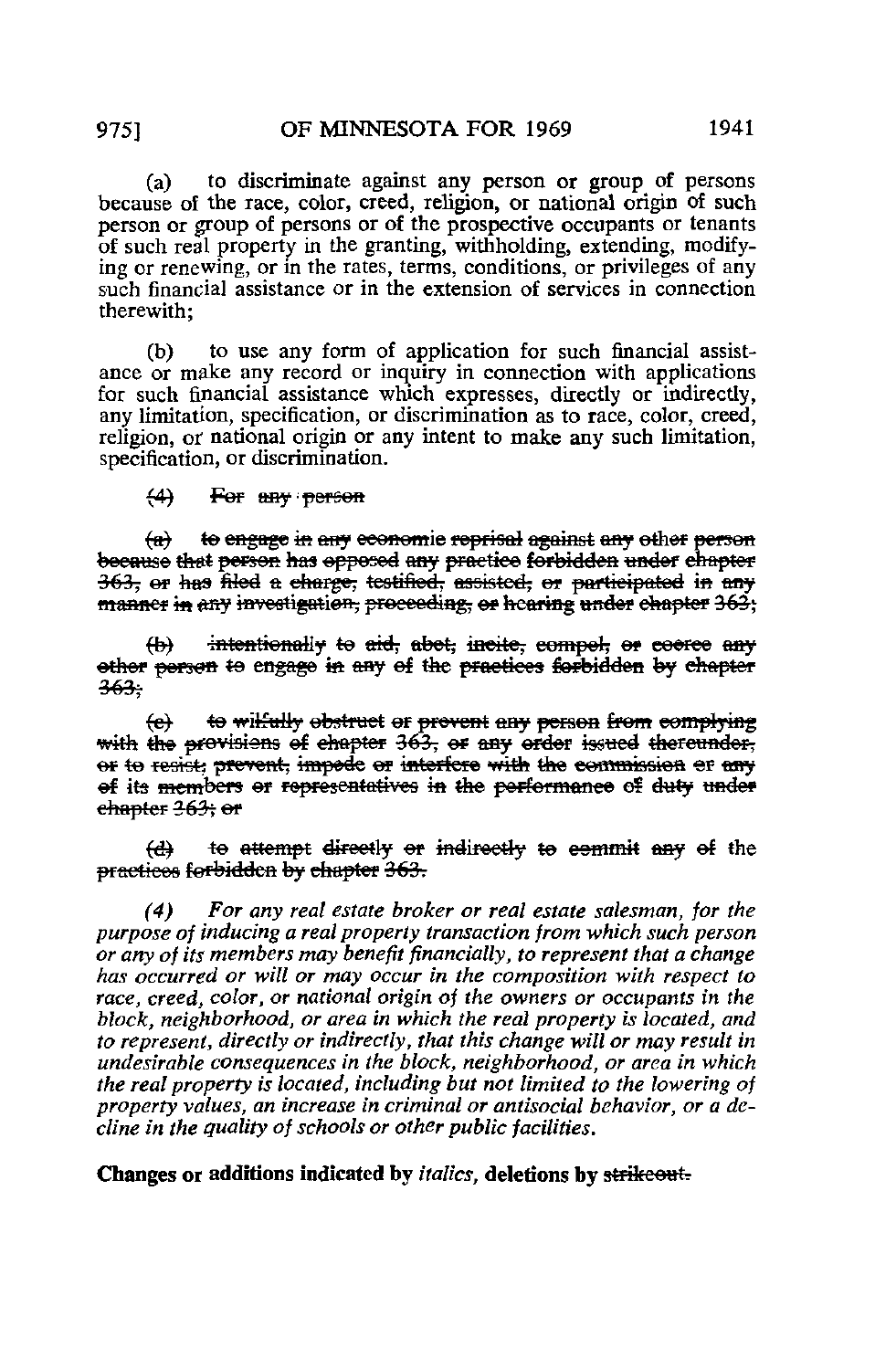Sec, 5. Minnesota Statutes 1967, Section 363.03, is amended by adding a subdivision to read:

Subd. 6. Reprisals; aiding and abetting and obstruction. It is an unfair discriminatory practice for any person, employer, labor organization, or employment agency:

(1) To intentionally engage in any economic or other reprisal against any person because that person has opposed any practice forbidden under this chapter or has filed a charge, testified, assisted, or participated in any manner in any investigation, proceeding, or hearing under this chapter;

(2) Intentionally to aid, abet, incite, compel, or coerce a person to engage in any of the practices forbidden by this chapter;

(3) Intentionally to attempt to aid, abet, incite, compel, or coerce a person to engage in any of the practices forbidden by this chapter;

(4) To intentionally obstruct or prevent any person from complying with the provisions of this chapter, or any order issued thereunder, or to resist, prevent, impede, or interfere with the commissioner or any of his employees or representatives in the performance of duty under this chapter;

(5) To intentionally engage in any economic reprisal against any person because that person has associated with a person or group of persons of a different race, color, creed, religion or national origin.

Sec. 6. Minnesota Statutes 1967, Section 363.04, Subdivision 4, is amended to read:

Subd. 4. Board, appeals, membership, terms. There is hereby established within the department a state board of human rights. There are hereby transferred to, and it shall be the duty of the board to exercise the functions, powers, and duties of the appeal board provided for in this chapter. The board shall also serve in an advisory capacity to the commissioner. The board shall consist of  $+5$  24 members to be appointed by the governor, by and with the advice and consent of the senate. Members of the board shall be appointed with due regard to their fitness for the efficient dispatch of the functions, powers and duties vested in and imposed upon the board. At least three members of the board shall be lawyers admitted to practice law within this state. Members of the board shall be appointed for terms of three years, except that any person appointed to fill a vacancy occurring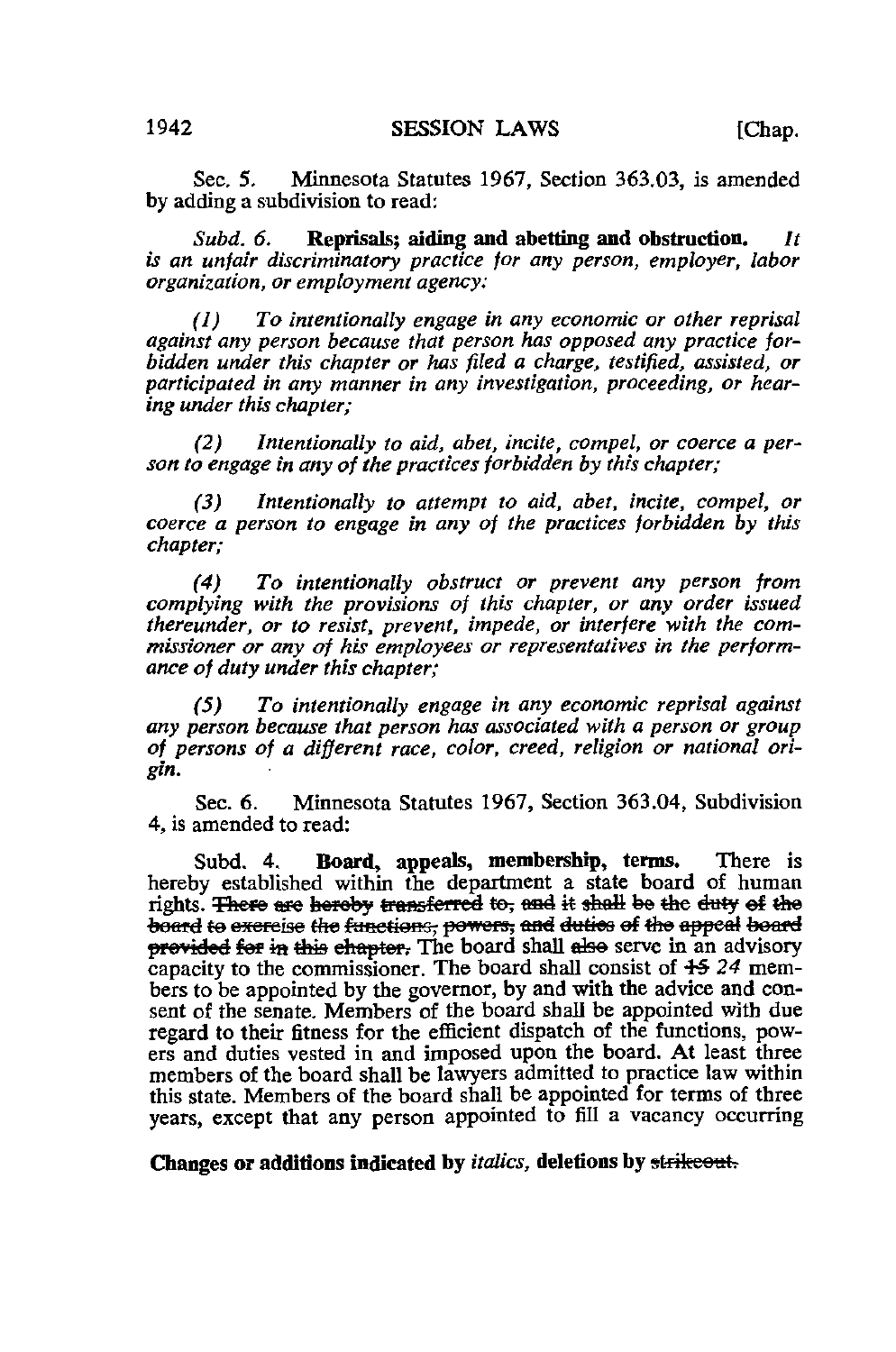prior to the expiration of the term for which his predecessor was appointed shall be appointed only for the remainder of such term. Upon the expiration of his term of office, a member shall continue to serve until his successor is appointed and shall have qualified. Members may be removed by the governor for inefficiency, neglect of duty or malfeasance in office. The governor shall designate from time to time one of the members of the board as chairman. The first board shall consist of five members appointed pursuant to Laws 1967, Chapter 897, for a term expiring the first Monday in January  $\frac{1968}{1970}$ ; three additional members appointed for a term expiring the first Monday in January 1970; five members appointed pursuant to Laws 1967, Chapter 897, for a term expiring the first Monday in January 1969 1971\ three additional members appointed for a term expiring the first Monday in January 1971; and five eight members for a term expiring the first Monday in January 4970 1972. The board shall hear appeals as provided in section  $363.06.$ .

Sec. 7. Minnesota Statutes 1967, Section 363.04, Subdivision 8, is amended to read:

Subd. 8. Advisory committee, membership, terms. There is hereby established within the department an advisory committee on women's affairs to advise and assist the commissioner. The committee shall consist of 15 persons to be appointed by the commissioner. Seven shall be appointed for terms expiring March 1, 1968, and every two years thereafter, and eight shall be appointed for terms expiring March 1, 1969, and every two years thereafter. Vacancies in unexpired terms shall be filled by appointment by the commissioner. In addition to the 15 members of the committee the following shall serve as ex officio, non-voting members of the committee: a member of the state senate to be appointed in January of each odd numbered year by the committee on committees of that body; a member of the house of representatives to be appointed in January of each odd numbered year by the speaker of that body; the commissioner of education, or his designee; the commissioner of public welfare, or his designee; and the executive secretary of the state board of health, or his designee. The committee shall elect, in January of each year, a chairman and such other officers as it may deem necessary. It shall meet at least twice in each year. Additional meetings may be called by the chairman, by the commissioner, or by a majority of the voting members. The chairman shall be an ex offico member of the state board of human rights. Each member of the committee shall be reimbursed for necessary expenses incurred in the performance of his duties in the same amount and in the same manner as provided by law for state officers and employees.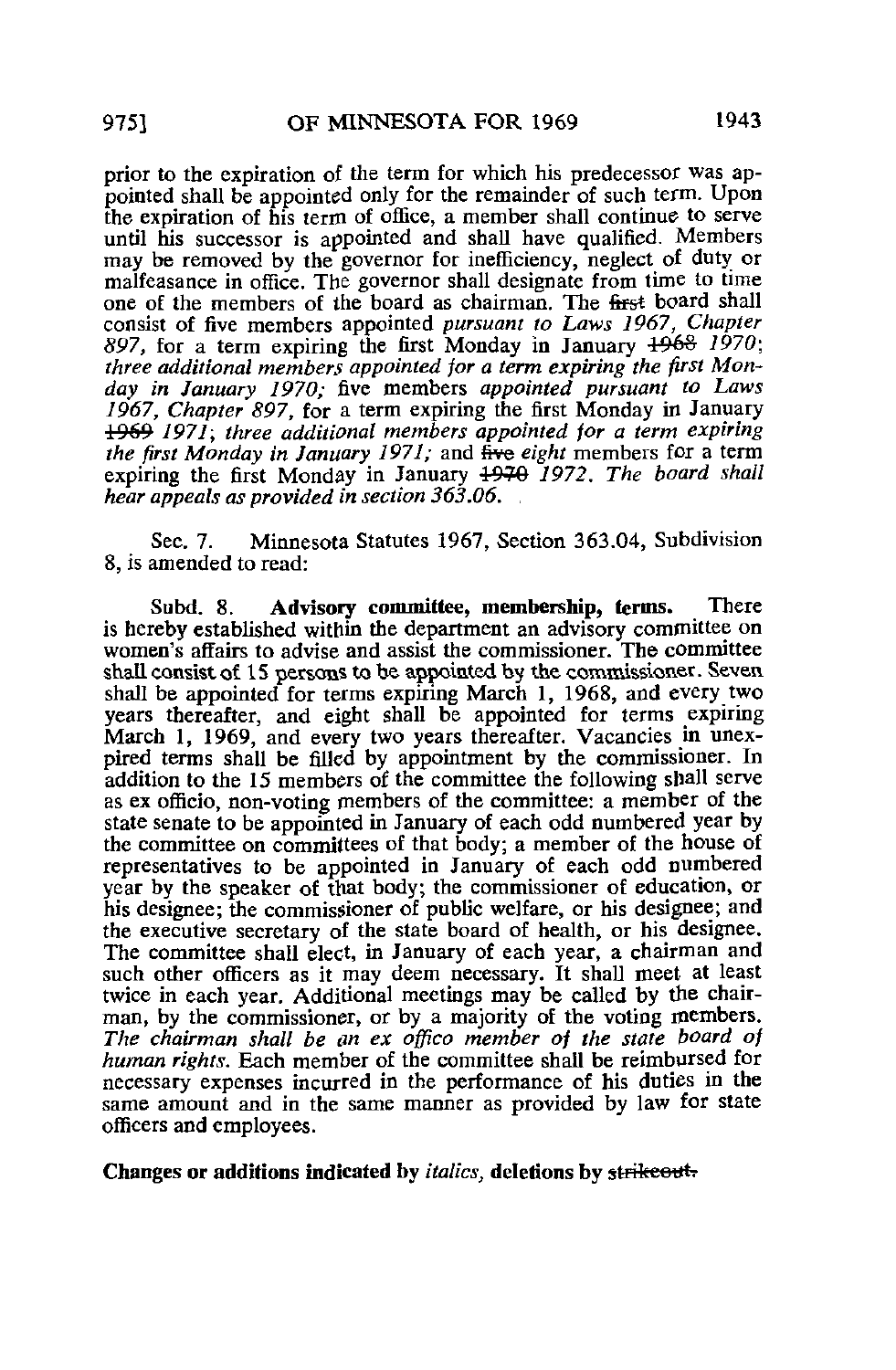Sec. 8. Minnesota Statutes 1967, Section 363.05, is amended by adding a subdivision to read:

Subd. 2. Enforcement of subpoena. Disobedience of a subpoena issued by the commissioner pursuant to subdivision 1 shall be punishable in like manner as a contempt of the district court in proceedings instituted upon application of the commissioner made to the district court of the county where the alleged unfair discriminatory practice in connection with a charge made by a charging party or a complaint filed by the commissioner has occurred or where the respondent resides or has his principal place of business.

Sec. 9. Minnesota Statutes 1967, Section 363.06, Subdivision 4, is amended to read:

Subd. 4. Inquiry into charge. When a charge has been filed, the commissioner shall promptly inquire into the truth of the allegations of the charge and shall make a determination as to whether or not there is probable cause to credit the allegation of unfair discriminatory practices, and

(1) If the commissioner shall determine after investigation that no probable cause exists to credit the allegations of the unfair discriminatory practice, the commissioner shall, within ten days of such determination, serve upon the complainant charging party and respondent written notice of such determination. This shall be a final decision of the department unless an appeal is taken as hereinafter provided in subdivision 7.

If the commissioner shall determine after investigation that probable cause exists to credit the allegations of unfair discriminatory practices, the commissioner shall issue a complaint and serve on the respondent, by registered or certified mail, a written notice of hearing together with a copy of the complaint, requiring the respondent to answer the allegations of the complaint at a hearing before a hearing examiner at a time and place specified in the notice, not less than ten days after service of said complaint. A copy of the notice shall be furnished to the charging party, the attorney general, and members of the board.

(3) At any time after the commissioner has determined that there is probable cause to believe that a respondent has engaged in an unfair discriminatory practice the commissioner may file a petition in the district court in a county in which the subject of the complaint occurs, or in a county in which a respondent resides or transacts business, seeking appropriate temporary relief against the respondent, pending final determination of proceedings under this chapter, includ-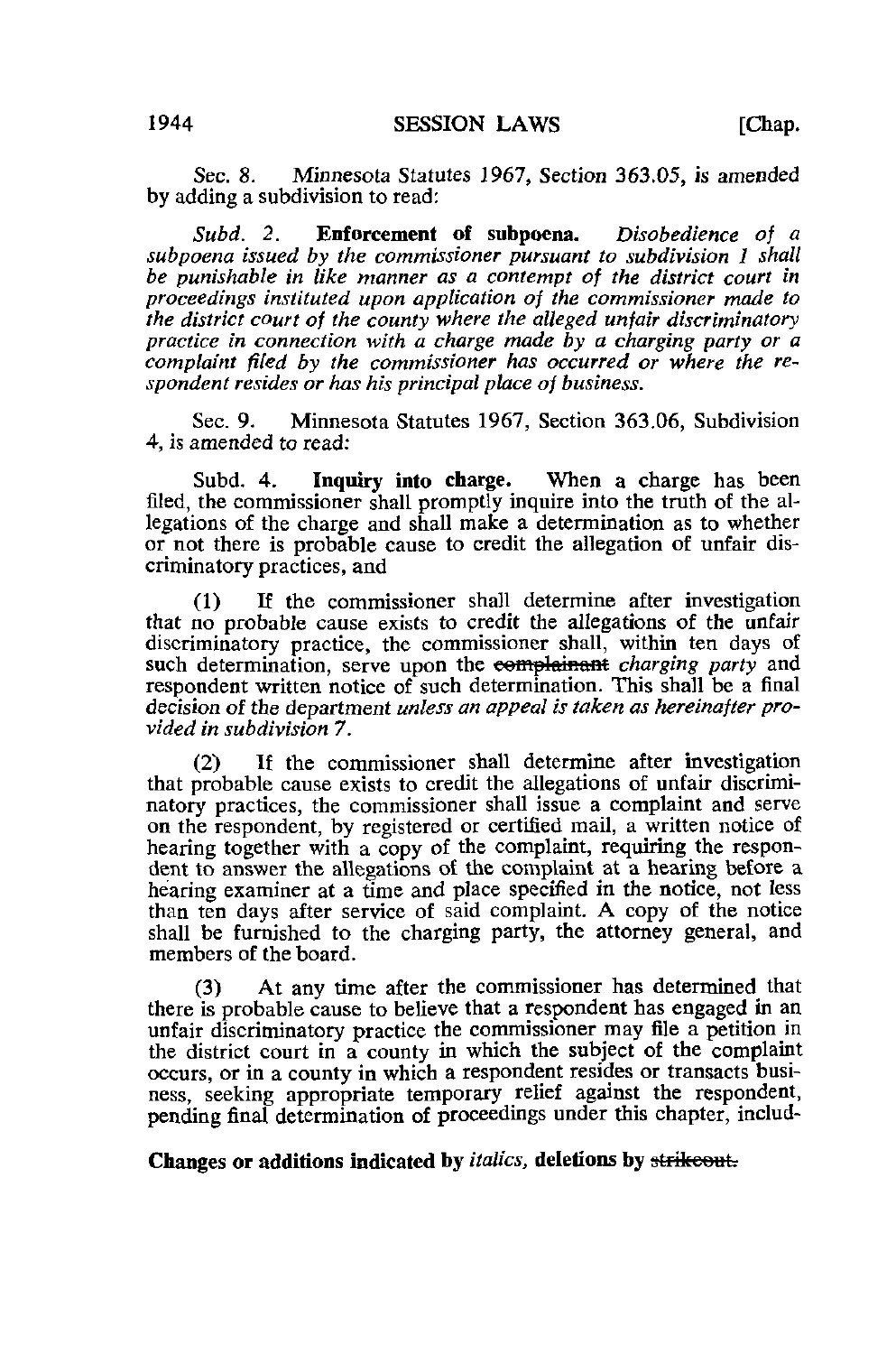ing an order or decree restraining him from doing or procuring any act tending to render ineffectual any order the commissioner may enter with respect to the complaint. The court shall have power to grant such temporary relief or restraining order as it deems just and proper, but no such relief or order extending beyond ten days shall be granted except by consent of the respondent or after hearing upon notice to the respondent and a finding by the court that there is reasonable cause to believe that the respondent has engaged in a discriminatory practice; provided that no such injunctive relief, order, or decree shall be granted except upon the giving of security by the person claiming to be aggrieved by the unfair practice, in such sum as the court deems proper for the payment of such easts and damages as<br>may be incurred or suffered by the party who is found to have been wrongfully enjoined or restrained. The Minnesota rules of civil procedure shall apply to such application, and the district court shall have authority to grant or deny such relief sought on such conditions as it deems just and equitable. All hearings under this section shall be given precedence as nearly as practicable over all other pending civil actions.

If any lessor, after he has engaged in a discriminatory  $(4)$ practice defined in section  $363.03$ , subdivision 2, clause (1), (a), shall lease or rent such dwelling unit to a person who has no knowledge of such practice or of the existence of any charge with respect thereto, such lessor shall be liable for actual damages sustained by such person by reason of any final order hereunder requiring such person to be evicted from such dwelling unit.

Sec. 10. Minnesota Statutes 1967, Section 363.06, is amended by adding a subdivision to read:

 $Subd.7$ Review board, appeal. The chairman of the state board of human rights shall select three members of said state board to serve on a review board. Within 15 days after service of written notice of a determination of no probable cause a charging party aggrieved by the commissioner's determination may appeal to the review board by serving a written notice of appeal upon the commissioner and the respondent. The hearing on the appeal shall be held no later than 30 days after perfection of the appeal at a time and place specified by the review board. The charging party, the commissioner, and the respondent shall receive at least five days' written notice of the time and place of the hearing. The charging party and the commissioner shall be present at the hearing. The respondent may also attend the hearing. The charging party may be represented by counsel. An informal hearing shall be held at which time the commissioner shall make all the information relevant to the case and in his posses-

### Changes or additions indicated by *italics*, deletions by strikeout.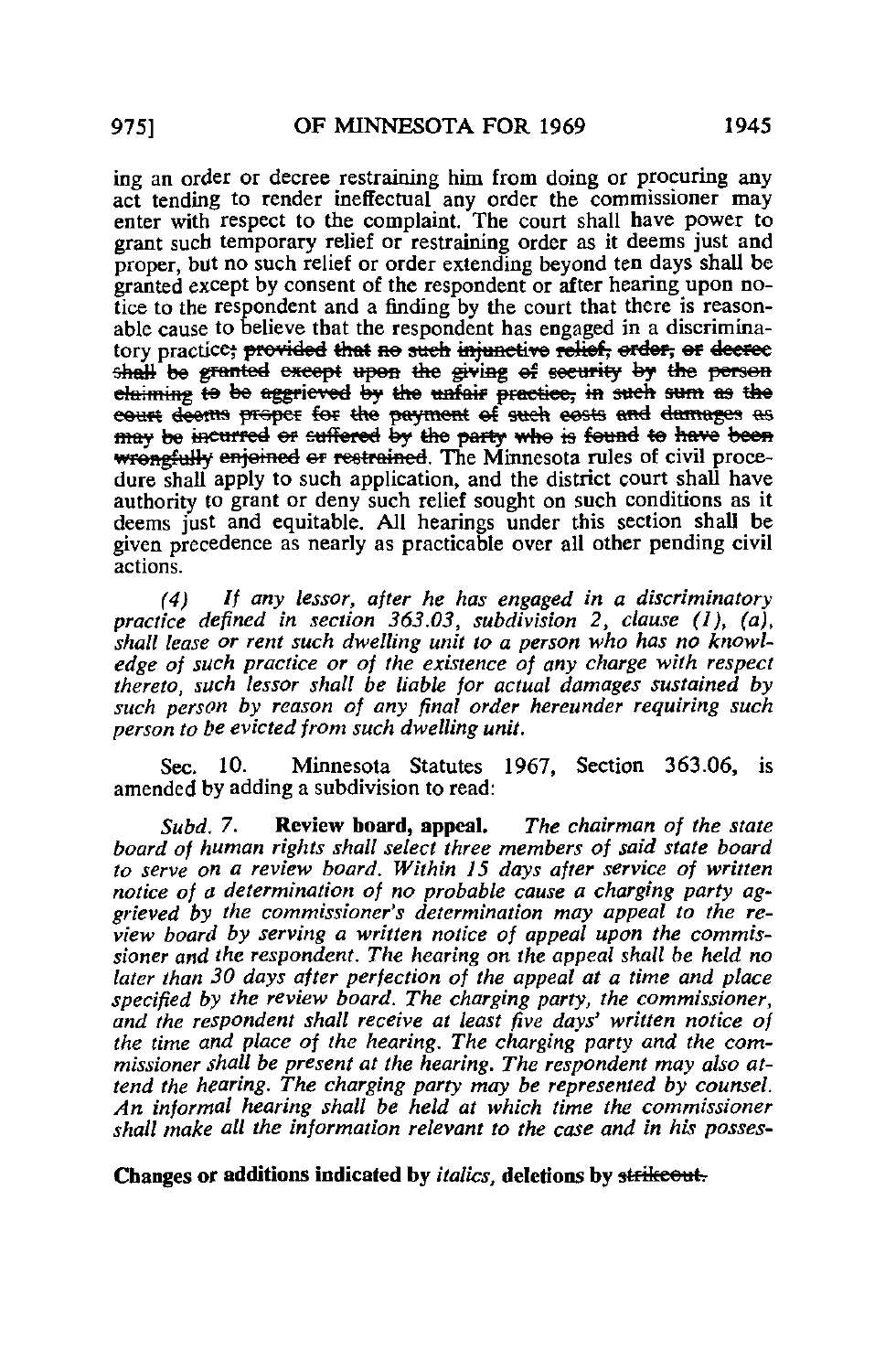sion available to the review board. The charging party may introduce any evidence relevant to the charge. The review board shall hear testimony, review all the evidence, and issue a decision in writing with a statement of reasons therefor. The decision of the review board shall be final unless it finds that probable cause exists in which instance it shall remand the case to the commissioner for further proceedings.

Sec. 11. Minnesota Statutes 1967, Section 363.071, Subdivision 2, is amended to read:

Subd. 2. Determination of discriminatory practice. If the panel or examiner finds that the respondent has engaged in an unfair discriminatory practice, the panel or examiner shall make findings of fact and conclusions of law, and shall issue a preliminary order directing the respondent to cease and desist from the unfair discriminatory practice found to exist and to take such affirmative action as in the judgment of the panel or examiner will effectuate the purposes of this chapter. The panel or examiner may order the respondent to pay the charging party compensatory damages, except damages for mental anguish or suffering, and may also order the respondent to pay the charging party punitive damages in an amount not less than \$25 nor more than \$100. In addition to the aforesaid remedies, in a case involving discrimination in

(a) employment, the panel or examiner may order the hiring, reinstatement or uperading of an employee with or without back pay, admission or restoration to membership in a labor organization, or his admission to or participation in an apprenticeship training program, on-the-job-training program, or other retraining program, or any other relief the panel or examiner deems just and equitable.

(b) housing, the panel or examiner may order the lease, or rental of the housing accommodation to the charging party, or the sale, lease or rental of a like accommodation owned by or under the control of the person against whom the complaint was filed, according to terms as listed with a real estate broker, or if no such listing has been made, as otherwise advertised or offered by the vendor or lessor, or any other relief the panel or examiner deems just and equitable.

The panel or examiner shall cause the findings of fact, conclusions of law, and preliminary order to be served on the respondent personally, the charging party by registered or certified mail, and shall furnish copies to the attorney general and the commissioner.

Sec. 12. Minnesota Statutes 1967, Section 363.071, is amended by adding a subdivision to read: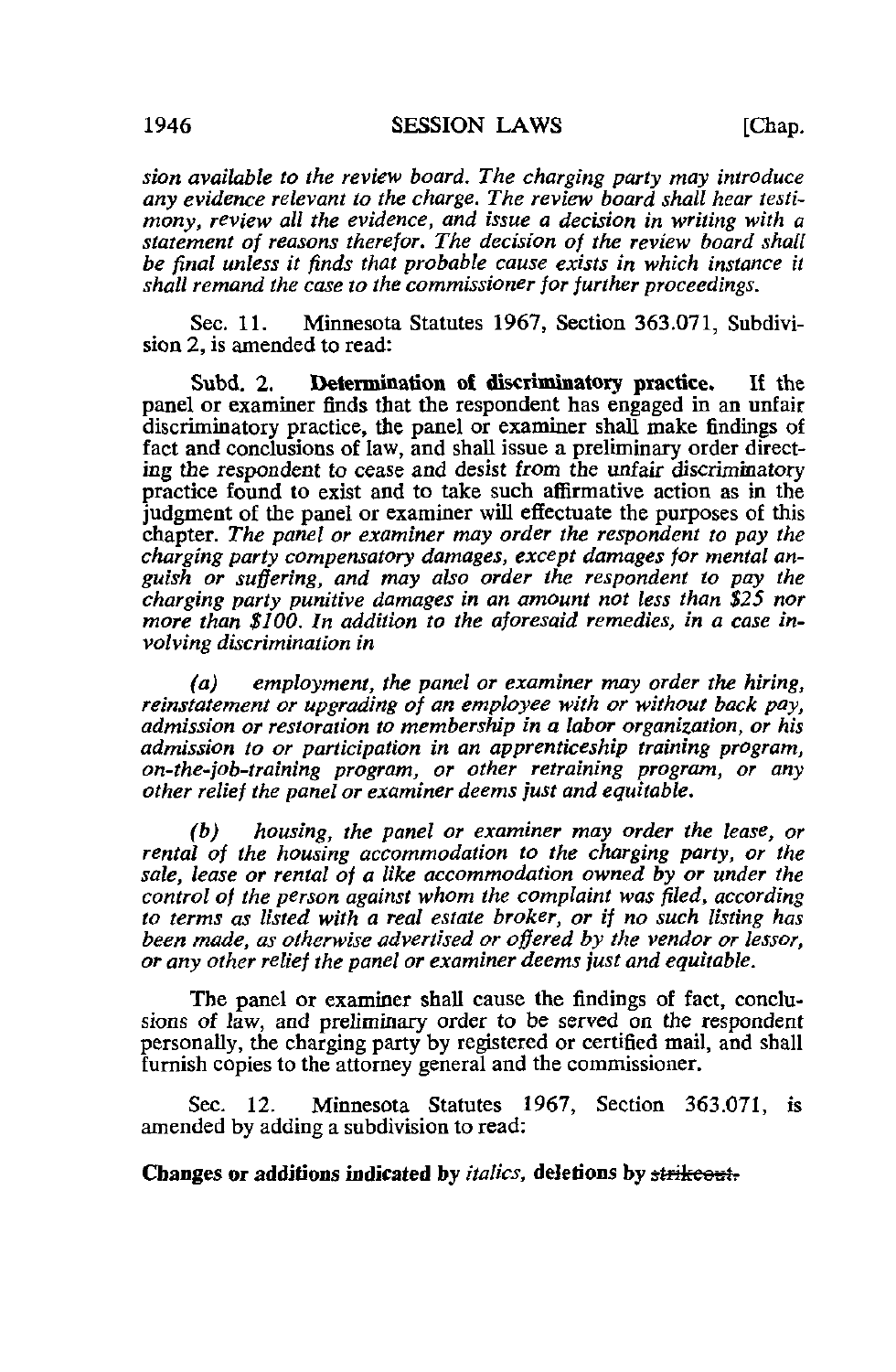Subd. 4. Respondents subject to state licensing or regulatory<br>nower. In the case of a respondent which is subject to the licensing In the case of a respondent which is subject to the licensing or regulatory power of the state or any political subdivision or agency thereof, if the panel or hearing examiner determines that the respondent has engaged in a discriminatory practice, and if the respondent does not cease to engage in such discriminatory practice, the commissioner may so certify to the licensing or regulatory agency. Unless such determination of discriminatory practice is reversed in the course of judicial review, a final determination is binding on the licensing or regulatory agency. Such agency may take appropriate administrative action, including suspension or revocation of the respondent's license or certificate of public convenience and necessity, if such agency is otherwise authorized to take such action.

Sec. 13. Minnesota Statutes 1967, Section 363.071, is amended by adding a subdivision to read:

Subd. 5. **Public contracts.** In the case of a respondent which is a party to a public contract, if the panel or hearing examiner determines that the respondent has engaged in a discriminatory practice, the commissioner may so certify to the contract letting agency. Unless such finding of a discriminatory practice is reversed in the course of judicial review, a final determination is binding on the contract letting agency and such agency may take appropriate administrative action, including the imposition of financial penalties or termination of the contract, in whole or in part, if such agency is otherwise authorized to take such action.

Sec. 14. Minnesota Statutes 1967, Section 363.091, is amended to read:

363.091 Enforcement When the order of the department has become final the commissioner may file with the clerk of district court in the judicial district in which the hearing was held a petition requesting the court to order the respondent to comply with the order of the department. Thereupon the court shall issue an order to show cause directed to the respondent why an order directing compliance should not be issued. Notwithstanding the provisions of any law or rule of civil procedure to the contrary, the court shall examine at the hearing on the order to show cause all the evidence in the record and may amend the order of the department in any way the court deems just and equitable. If the panel or examiner has ordered an award of damages pursuant to section 363.071 and if the court sustains or modifies the award, it shall enter judgment on the order or modified order in the same manner as in the case of an order of the district court, as provided in section 546:27.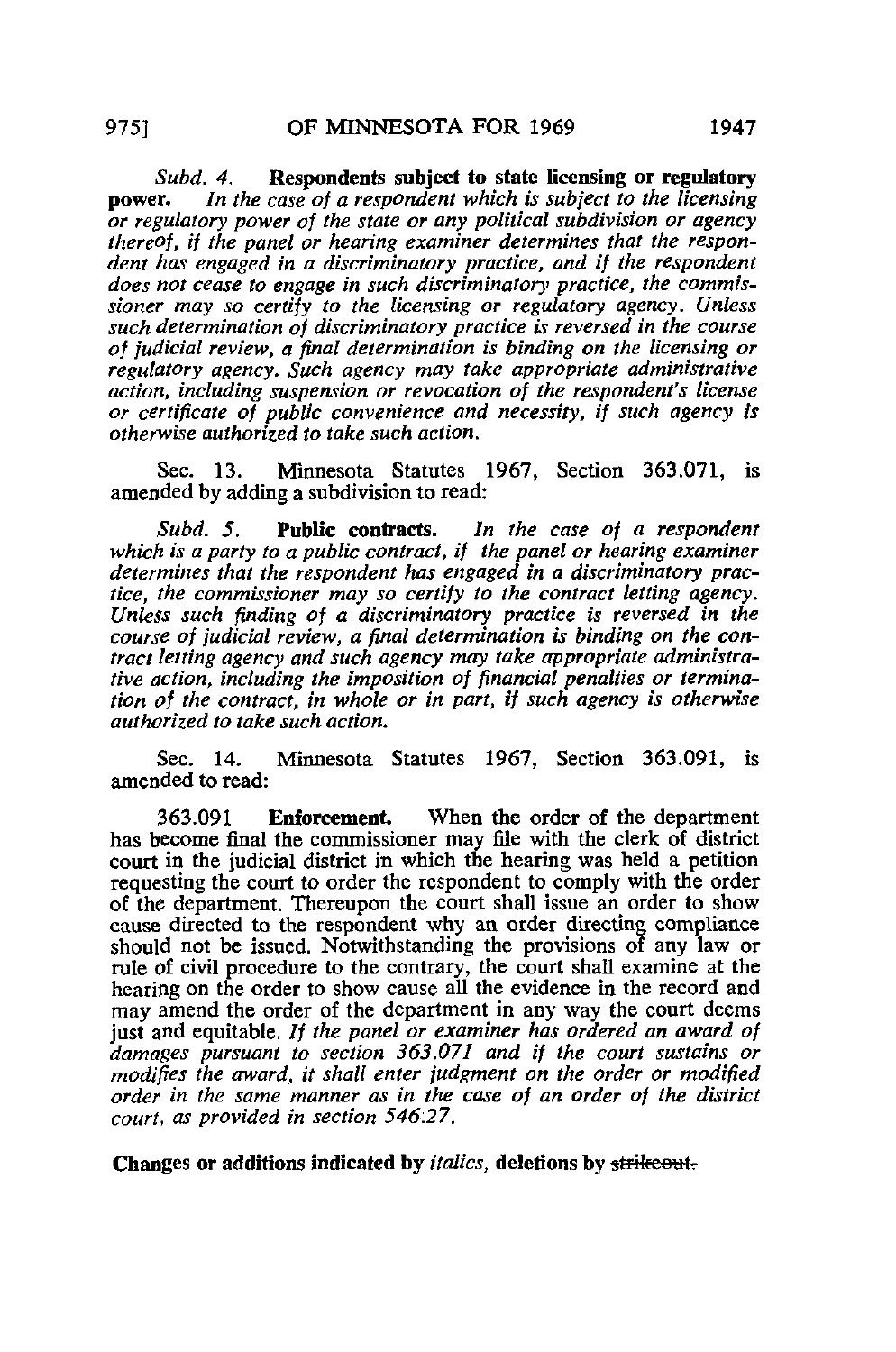Sec. 15. Minnesota Statutes 1967, Section 363.12, Subdivision 1, is amended to read:

363.12 Declaration of policy. Subdivision 1. As a guide to the interpretation and application of this chapter, be it enacted that the public policy of this state is to secure for individuals in this state, freedom from discrimination because of race, color, creed, religion, or national origin, in connection with employment, housing and real property, public accommodations, public services, and education. It is also the public policy of this state to secure for individuals in this state, freedom from discrimination because of sex in connection with employment. Such discrimination threatens the rights and privileges of the inhabitants of this state and menaces the institutions and foundations of democracy. It is also the public policy of this state to protect all persons from wholly unfounded charges of discrimination.

Sec. 16. Minnesota Statutes 1967, Section 363.12, Subdivision 2, is amended to read:

Subd. 2. The opportunity to obtain employment, housing, and other real estate, and full and equal utilization of public accommodations, public services, and educational institutions without discrimination because of race, color, creed, religion, or national origin is hereby recognized as and declared to be a civil right. The opportunity to obtain employment without discrimination because of sex is also hereby recognized as and declared to be a civil right.

Sec. 17. Minnesota Statutes 1967, Section 3.922, Subdivision 5, is amended to read:

Subd. 5. Officers, personnel. The state commission on Indian affairs shall elect a chairman and such other officers as it may deem necessary. It shall also employ, fix the compensation, and prescribe the duties of such clerks, employees, and agents as it deems necessary. The chairman shall be an ex officio member of the state board of human rights. The appropriations and other funds of this commission are subject to the provisions of Minnesota Statutes, Chapter 16.

Sec. 18. Minnesota Statutes 1967, Chapter 363, is amended by adding a section to read:

[363.101] Unfair discriminatory practice a misdemeanor. In addition to all other remedies provided under this chapter, every person who commits an unfair discriminatory act as set forth in section 363.03, subdivision 3, or aids, abets, incites, compels, or coerces another to do so, shall be guilty of a misdemeanor.